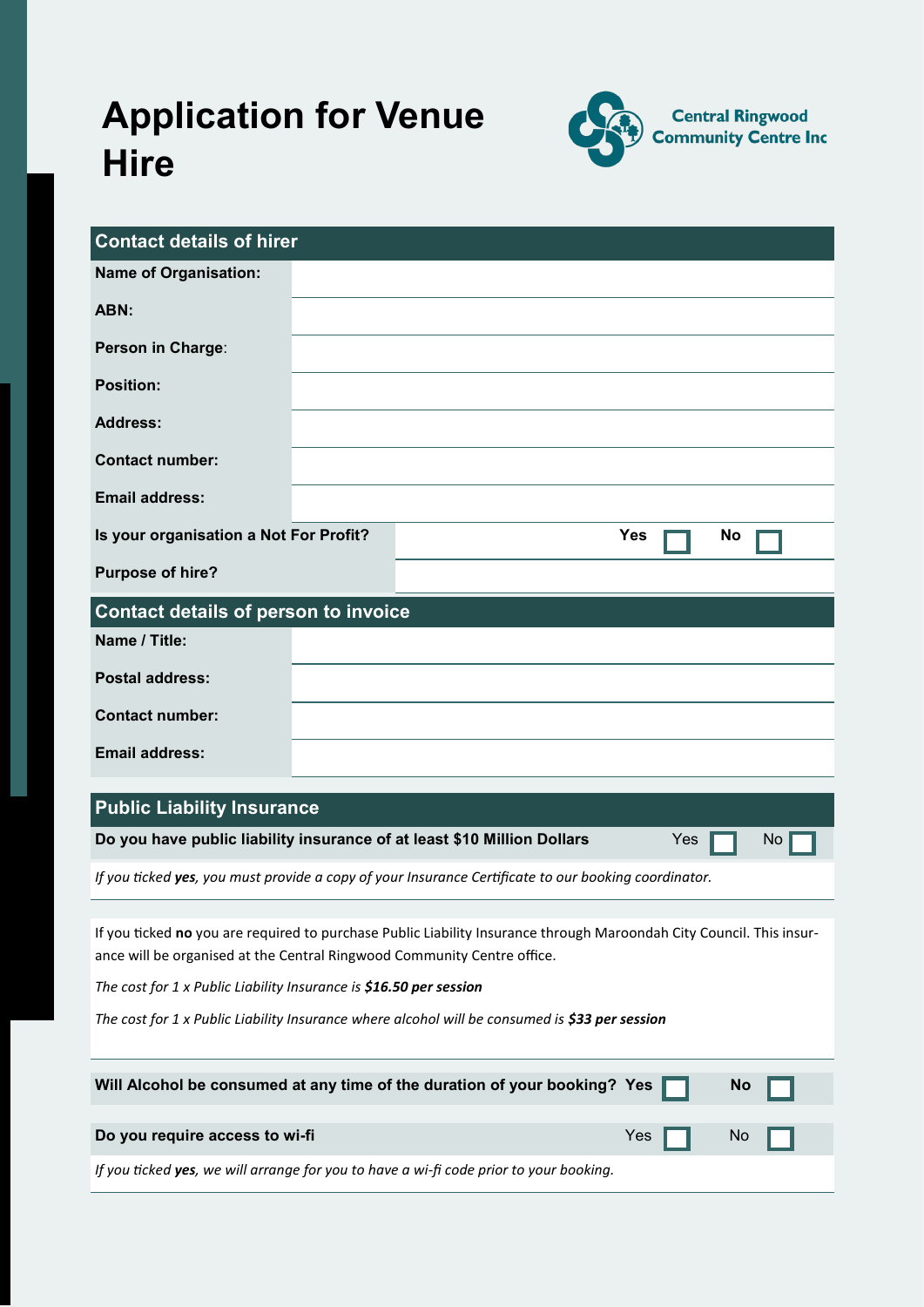## **Application for Venue Hire**



### **Details of your booking**

*Please only complete section A, B or C depending on the requirement of your booking. Once you have completed one section please sign the declaration and sign and either email, submit or give it to our venue hire booking coordinator for processing.*

#### **Room Number/s:**

| Section A - Single booking - If requiring extra dates please email info@crccinc.org.au                        |                                                            |                    |    |                  |  |  |
|---------------------------------------------------------------------------------------------------------------|------------------------------------------------------------|--------------------|----|------------------|--|--|
| <b>Start time:</b>                                                                                            |                                                            | End time:          |    |                  |  |  |
| Date:                                                                                                         |                                                            | Day:               |    |                  |  |  |
| Section B - Regular booking (weekly / fortnightly / weekends or monthly)                                      |                                                            |                    |    |                  |  |  |
| If your booking is a regular booking just indicate the start date and tick the option of weekly, monthly etc. |                                                            |                    |    |                  |  |  |
| Date of first booking:                                                                                        | Date of last booking:                                      |                    |    |                  |  |  |
| <b>Start time:</b>                                                                                            |                                                            | End time:          |    |                  |  |  |
| Weekly                                                                                                        | Weekends                                                   | Fortnightly        |    | Monthly          |  |  |
|                                                                                                               | Will your regular booking run through the school holidays? | Yes                |    | No               |  |  |
| Will your regular booking run on public holidays?                                                             |                                                            | Yes                |    | No               |  |  |
| <b>Section C - Occasional booking:</b>                                                                        |                                                            |                    |    |                  |  |  |
| Date:                                                                                                         | Day:                                                       | <b>Time Start:</b> |    | <b>Time End:</b> |  |  |
|                                                                                                               |                                                            |                    |    |                  |  |  |
|                                                                                                               |                                                            |                    |    |                  |  |  |
|                                                                                                               |                                                            |                    |    |                  |  |  |
| Venue Hire Fee (office use only)                                                                              |                                                            |                    |    |                  |  |  |
| Hire Fee (Including GST)                                                                                      |                                                            |                    | \$ |                  |  |  |
| Bond                                                                                                          |                                                            |                    | \$ |                  |  |  |
| Total                                                                                                         |                                                            |                    | \$ |                  |  |  |
| <b>Declaration</b>                                                                                            |                                                            |                    |    |                  |  |  |

By signing this declaration you agree that you have read and understand the terms and conditions of hiring Central Ringwood Community Centre.

Where the Hirer is a company or Incorporated Association, I am authorised by the Hirer to complete the application form on the Hirer's behalf.

I am personally responsible for ensuring that the Hirer complies with the conditions of hiring the Complex, and if the Hirer Breaches any of the conditions of hiring the Complex, I will be personally responsible for any such breaches, including any damage to the complex.

| <b>Signature</b>       |      |  |
|------------------------|------|--|
| Signature of applicant | Date |  |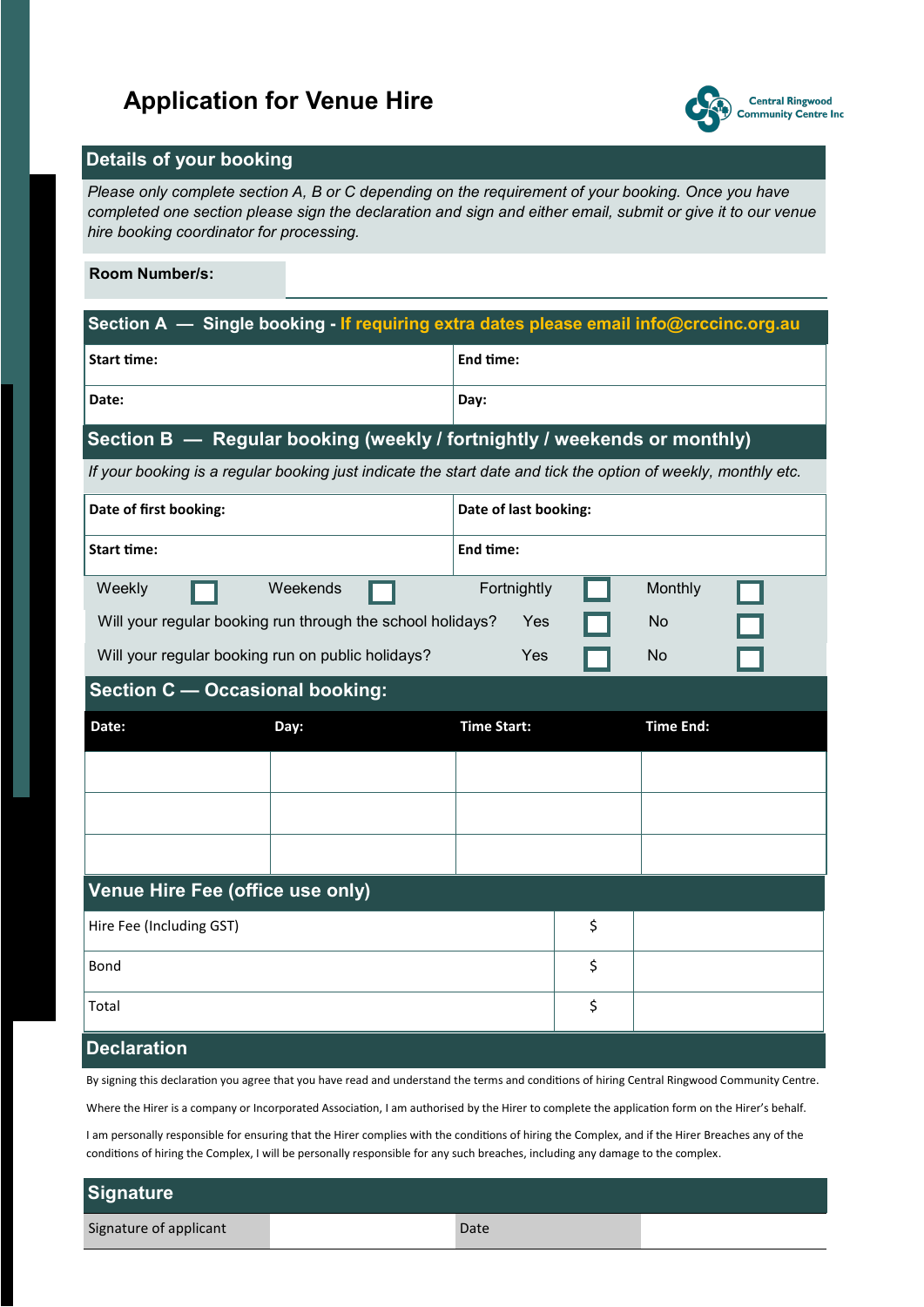## **CONDITIONS OF HIRE FOR CENTRAL RINGWOOD COMMUNITY CENTRE**

Thank you for choosing Central Ringwood Community Centre for your function. Please read these Conditions of Hire carefully as they have been designed to ensure the protection of the Centre and its users and to keep hiring costs to a minimum.

#### **APPLICATION TO HIRE**

- **1.1.** All applications for the hiring of Central Ringwood Community Centre including the Community Hall shall be made through the Centre Manager.
- **1.2.** All applicants shall receive a copy of the Hire Agreement and Conditions of Hire.
- **1.3.** All applicants will receive a copy of the CRCC COVID Plan and Agreement and must agree to abide by all required COVID safety protocols.

#### **POWERS**

The Centre Manager:

- **2.1.** Has the right to vary or cancel the Hire Agreement in the event of any breach of the same.
- **2.2.** Has the absolute right to vary or cancel part or all of the Hire Agreement to allow continuation of Centre activities.
- **2.3.** Has the right of access at all times.
- **2.4.** Has the absolute authority to deal immediately with any dispute arising from the hire of the Centre and
- **2.5.** Has the absolute authority to deny any undesirable person/s access to the premises.

#### **HIRING FEES AND SCHEDULES**

- **3.1.** The hiring fees for all Hire shall be determined by the C.R.C.C. Centre Manager and may be varied or waived at the discretion of the Centre Manager.
- **3.2.** Confirmation of a booking for Hire shall occur only upon receipt of a completed Application to Hire and payment of the deposit as advised by the Centre Manager.
- **3.3.** All monies due must be paid in full prior to the commencement of any Hire, including the balance of hiring fees and bond monies and only then will access to the Centre be provided.
- **3.4.** Quarterly Invoices will be sent to Regular Hirers.
- **3.5.** The method of payment of all monies is by Cash, EFTPOS, or online. Contact the Centre for more details.
- **3.6.** A hiring bond shall be payable on all Hires, as determined by the Centre Manager and will be refunded upon satisfactory completion of the hire and in accordance with the Agreement to Hire.
- **3.7.** All monies due regarding Venue Hire must be paid in accordance with the Schedule of Hire or access may be denied (see Clause 2.1.): and
- **3.8.** Booking cancellations or changes must be notified at least fourteen (14) days prior to date of hire. In the case of cancellation of a confirmed booking, a fee of \$30.00 shall be payable and will be deducted from the deposit. If a booking is cancelled without the required notice, a penalty of 25% of the agreed hire fee shall beapplicable.

#### **LIABILITY**

- **4.1.** Neither the Council or any person acting on behalf of the Council, affiliated bodies, staff or other employees shall be liable for any loss, damage or legal inability incurred by the Hirer, and
- **4.2.** The Hirer shall be aware that Public Liability Insurance Coverage is not provided and therefore the responsibility of the Hirer, Maroondah Council can provide Public Liability Insurance cover (see Centre Manager for details and costing).

#### **USE OF PREMISES**

#### The Hirer **SHALL NOT:**

- **5.1.** Sub-let the premises or any part thereof;
- **5.2.** Attach anything to the walls, ceilings, floors, or any part of the building without the written permission of the Centre Manager.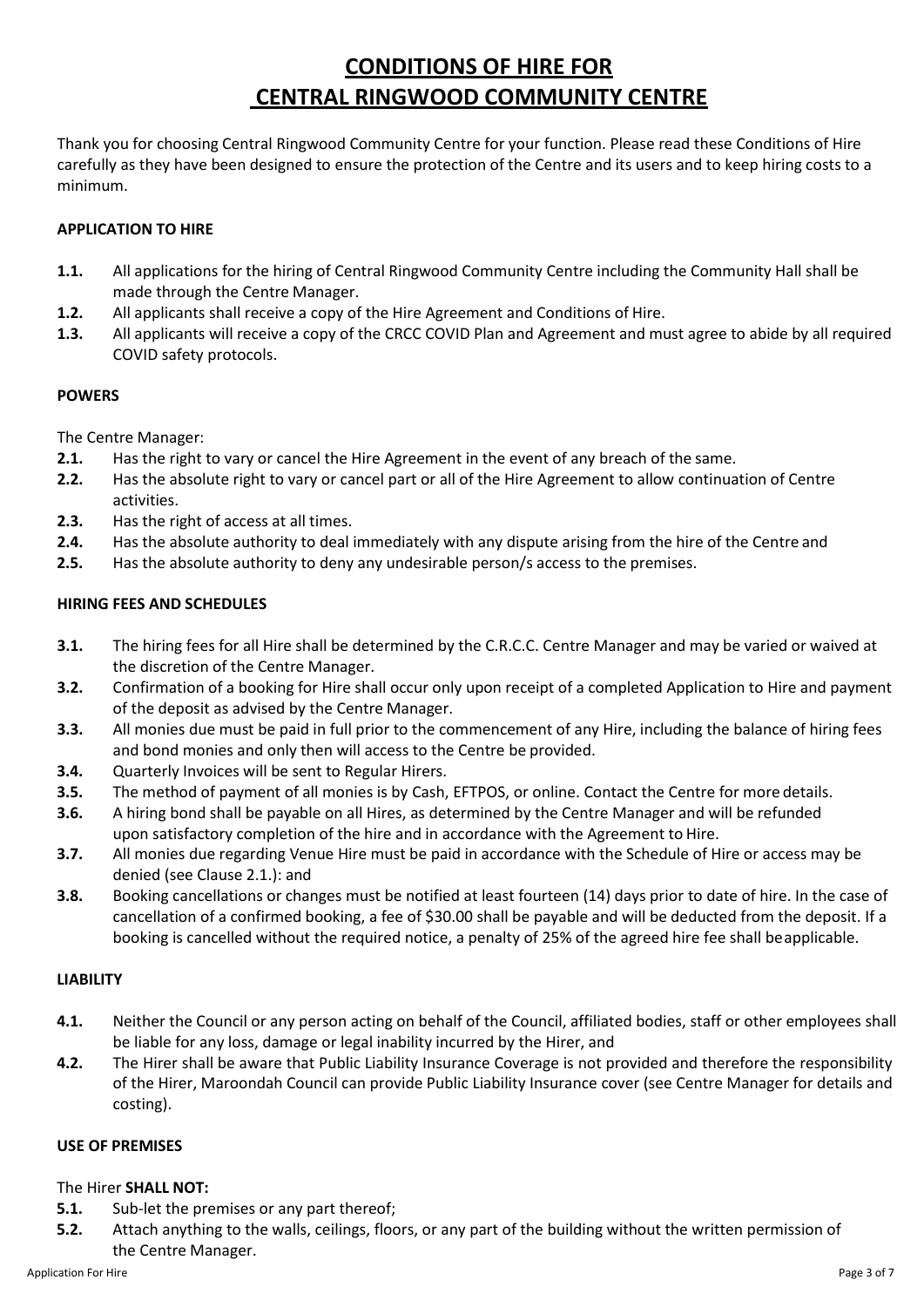- **5.3.** Allow any unauthorised alterations to the building or any part thereof, including the use of screws, nails, fixtures or similar fittings.
- **5.4.** Allow any unacceptable, unreasonable or dangerous behaviour of any kind.
- **5.5.** Cause or allow anything to be done which may affect any insurance policies pertaining to the Centre and /or its contents.
- **5.6.** Allow any unauthorised or illegal use of the premises, including illegal activities.
- **5.7.** Allow or cause unacceptable, unreasonable or excessive levels of noise to be reached.
- **5.8.** Allow any users/guests to smoke, use drugs or other controlled substances within the confines of the Central Ringwood Community Centre.
- **5.9.** Allow the use of any barbecue, spit or other portable cooking equipment within the premises or attached structures.
- **5.10.** Cause or allow to be caused any damage to the building or its outside structures.

#### **RESPONSIBILITIES**

The Hirer **SHALL:**

- **6.1.** Ensure that the premises are vacated punctually at the close of the function/hire, as per the Hire Agreement. A penalty of \$50 per half-hour or part thereof will be charged if this condition is notmet.
- **6.2.** Ensure that, in the event of an evening Hire, all guests must have vacated the premises no later than 12.30 a.m. the following morning (or as otherwise stated in the Hire Agreement). Cleaning of the premises shall be completed no later than 1.00 pm at the end of the function. A penalty of \$50 per half hour or part thereof will be deducted from the bond if this condition is not met.
- **6.3.** Ensure that all cleaning is completed at the conclusion of the function/hire. This includes all kitchen utensils, appliances, equipment and furniture, sweeping (and where necessary, washing) the kitchen, toilet and entry floors, vacuuming all carpeted areas including the hallway, securing all rubbish in the garbage bags provided and removing all decorations, empty cans, bottles, hard rubbish, cartons and other equipment is the responsibility of the Hirer. All furniture and cleaning equipment must be returned to original positions and storage areas. The hirer must take bagged rubbish off premises, unless they have made arrangements to use the skip, which is available at a fee of \$60. Hirer must supply replacement garbage bags.
- **6.4.** Pay any charges levied for cleaning of the premises, as may be deemed necessary by the Manager or duly authorised person, after inspection of the premises following the function/hire. Such charges will be deducted from the bond monies or billed to the Hirer.
- **6.5.** Ensure the caterers, hired staff, users and guests take all reasonable precautions and/or contents against spillage or other stains and damage.
- **6.6.** Ensure that Council regulations regarding excessive noise be adhered to.
- **6.7.** Premises to be vacated by 12.30 am unless other arrangements have been made with the Centre Manager.
- **6.8.** Arrange that all users/guests use the appropriate car parking facilities.
- **6.9.** Be responsible for the care, safety and use of all equipment brought into the premises during the function/hire.
- **6.10.** Be prompt when picking up or returning the key to the Centre Manager as arranged prior to commencement of hire.

#### **COVID COMPLIANCE**

- **7.1.** The hirer agrees to appoint a Covid Marshall who is responsible for abiding by the following covid related requirements:
	- Ensure all attendees aged 16+ provide proof of their full COVID vaccination status
	- Ensure that all attendees register their attendance at each visit using the QR code displayed
	- Ensure that all attendees aged 12+ follow current Victorian Government regulations regarding mask wearing
	- Ensure that any Victorian Government regulations regarding density limits are observed
	- Clean the room after use with the cleaning materials and disinfectants supplied
	- Clean any shared areas (such as the kitchen area) after use
	- Ensure all attendees sanitise their hands when entering the premises
	- Ensure attendees do not attend if they are ill or showing any symptoms of illness, or if they should be self isolating.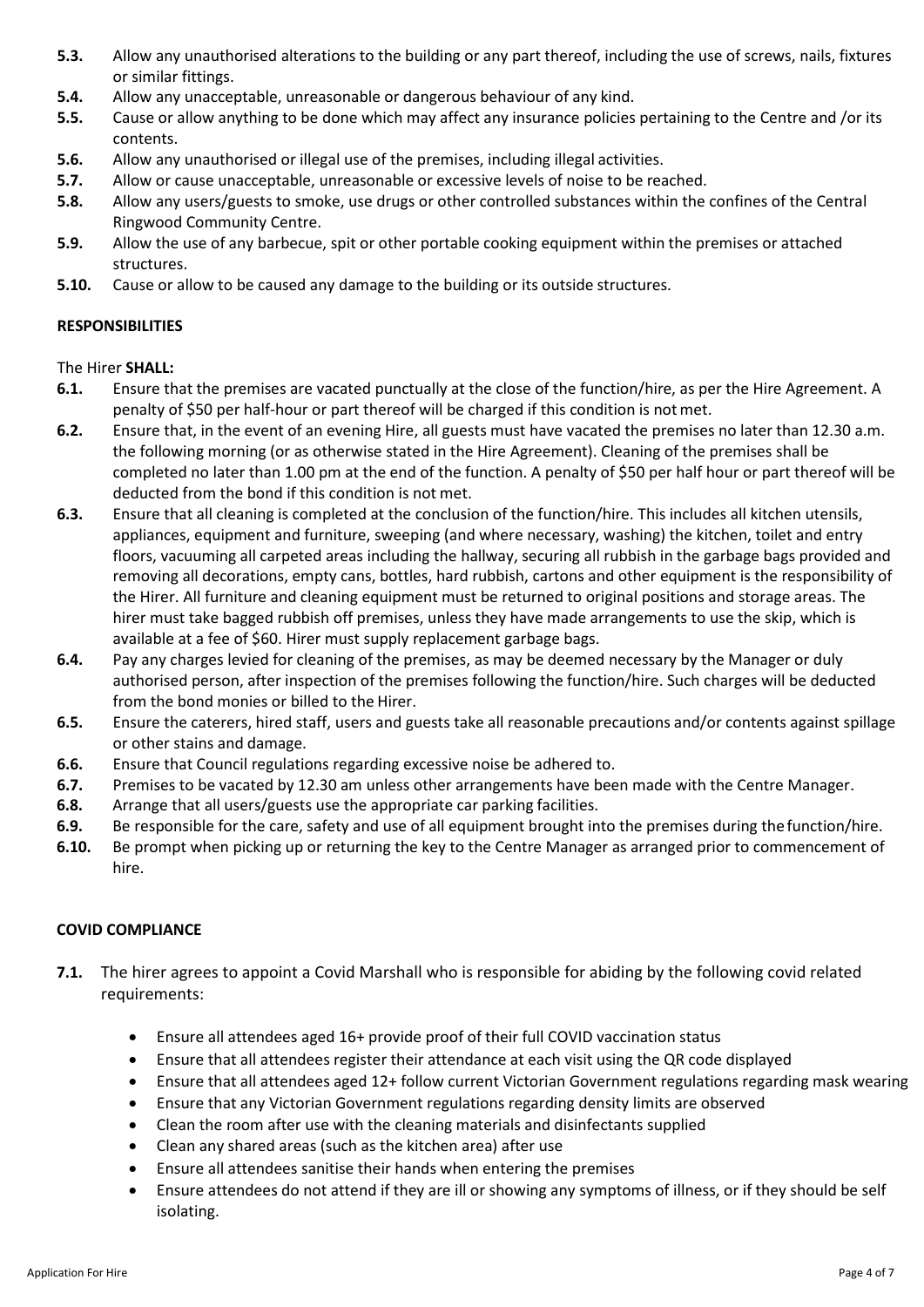#### **SECURITY**

The hirer is solely responsible for ensuring the following security measures are followed at the completion of the function hire:

- **7.2.** All internal and external doors are to be locked and properly secured.
- **7.3.** All rooms and toilets are to be checked and secured. Windows must be shut and properly locked.
- **7.4.** All lights must be switched off
- **7.5.** All heaters/air conditioners, ovens and similar appliances used during the function hire must be switchedoff.
- **7.6.** Key cards If lost or stolen the user group will be responsible for replacement costs. This could also include, (if necessary) the costs to replace door locks etc. Report all missing key cards immediately to CentreManager.
- **7.7.** The alarm system is programmed to auto-arm after closing time. If the user group has not vacated the premises by this time the alarm will be activated and security called. The user group will be responsible for meeting the cost of the security call-out.
- **7.8.** Damage to property, furniture and/or equipment to be reported to Centre Manager immediately. If appropriate, groups will be required to cover the cost of repair or replacement.
- **7.9.** All rooms and toilets are to be checked and secured. Windows must be shut and properly locked.
- **7.10.** All lights must be switched off
- **7.11.** All heaters/air conditioners, ovens and similar appliances used during the function hire must be switchedoff.

#### **REGULAR WEEKLY HIRERS**

- **8.1.** Except for public holidays, beginning and end of year dates and special occasions, all other weekly sessions are to be paid for irrespective of your group operating that night or not.
- **8.2.** Key update forms and information plus "Hire of Venue" forms with information are to be revised annually. A schedule of cleaning responsibilities is attached.

#### **STANDARD HOUSEKEEPING AND CLEANING**

- **9.1** Ensure that all cleaning is completed after the function/hire. This includes:
- Clean all appliances, equipment and furniture,
- Sweep (and where necessary, wash) toilet and entry floors, including the hallway,
- Kitchen all dishes to be washed and put away, benches to be cleaned.
- All decorations to be removed,
- All rubbish must be taken off the premises, unless you have made arrangements to use the skip,
- All furniture and cleaning equipment must be returned to original positions and storage areas
- Please make sure all lights and heaters and air-conditioners are turned off when leaving

#### **CHECKLIST - ON LEAVING BUILDING**

- All windows to be shut
- Heaters, fans, air conditioners all to be turned OFF
- Hot water unit to be left on
- All lights off (security light remains on)
- All projectors
- Centre is clean and tidy furniture replaced according to illustration provided.